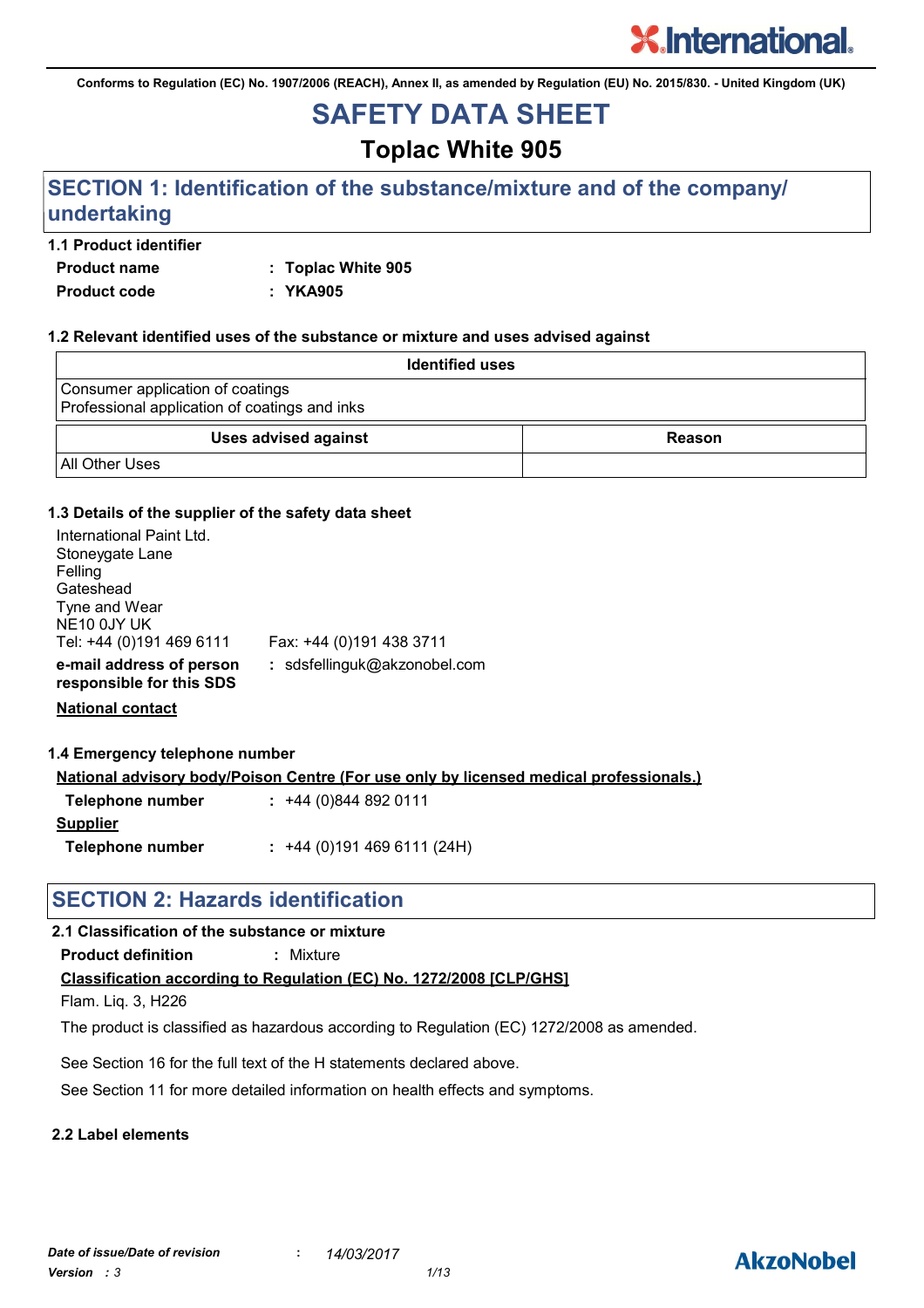## **SECTION 2: Hazards identification**

| <b>Hazard pictograms</b> |  |
|--------------------------|--|
|--------------------------|--|



| <b>Signal word</b>                                                                                                                                       | $:$ Warning                                                                                                                                              |
|----------------------------------------------------------------------------------------------------------------------------------------------------------|----------------------------------------------------------------------------------------------------------------------------------------------------------|
| <b>Hazard statements</b>                                                                                                                                 | : Flammable liquid and vapour.                                                                                                                           |
| <b>Precautionary statements</b>                                                                                                                          |                                                                                                                                                          |
| General                                                                                                                                                  | : Read label before use. Keep out of reach of children. If medical advice is needed,<br>have product container or label at hand.                         |
| <b>Prevention</b>                                                                                                                                        | : Wear protective gloves. Wear eye or face protection. Keep away from heat, hot<br>surfaces, sparks, open flames and other ignition sources. No smoking. |
| <b>Response</b>                                                                                                                                          | : IF ON SKIN (or hair): Take off immediately all contaminated clothing. Rinse skin<br>with water or shower.                                              |
| <b>Storage</b>                                                                                                                                           | : Keep cool.                                                                                                                                             |
| <b>Disposal</b>                                                                                                                                          | : Dispose of contents and container in accordance with all local, regional, national<br>and international regulations.                                   |
| <b>Supplemental label</b><br>elements                                                                                                                    | : Contains 2-butanone oxime. May produce an allergic reaction. Repeated exposure<br>may cause skin dryness or cracking.                                  |
|                                                                                                                                                          | Wear appropriate respirator when ventilation is inadequate.                                                                                              |
| <b>Annex XVII - Restrictions</b><br>on the manufacture,<br>placing on the market and<br>use of certain dangerous<br>substances, mixtures and<br>articles | : Not applicable.                                                                                                                                        |
|                                                                                                                                                          |                                                                                                                                                          |

**Other hazards which do : not result in classification** : None known. **2.3 Other hazards**

## **SECTION 3: Composition/information on ingredients**

**3.2 Mixtures :** Mixture

| <b>Product/ingredient</b><br>name          | <b>Identifiers</b>                                                                     | $%$ by<br>weight | <b>Classification</b><br><b>Regulation (EC) No.</b><br>1272/2008 [CLP]        | <b>Nota</b><br>(s) | <b>Type</b> |
|--------------------------------------------|----------------------------------------------------------------------------------------|------------------|-------------------------------------------------------------------------------|--------------------|-------------|
| Naphtha (petroleum),<br>hydrotreated heavy | REACH#:<br>01-2119486659-16<br>EC: 265-150-3<br>CAS: 64742-48-9<br>Index: 649-327-00-6 | $≥25 - ≤50$      | Asp. Tox. 1, H304<br>EUH066                                                   | P                  | [1] [2]     |
| 2-ethylhexanoic acid,<br>zirconium salt    | REACH#:<br>01-2119979088-21<br>EC: 245-018-1<br>CAS: 22464-99-9                        | $\leq 1$         | Repr. 2, H361fd (Fertility and<br>Unborn child) (oral)                        |                    | [1] [2]     |
| 2-butanone oxime                           | REACH#:<br>01-2119539477-28<br>EC: 202-496-6<br>CAS: 96-29-7<br>Index: 616-014-00-0    | $≤0.3$           | Acute Tox. 4, H312<br>Eye Dam. 1, H318<br>Skin Sens. 1, H317<br>Carc. 2, H351 |                    | $[1]$       |
| Date of issue/Date of revision             | 14/03/2017                                                                             |                  |                                                                               | <b>AkzoNobel</b>   |             |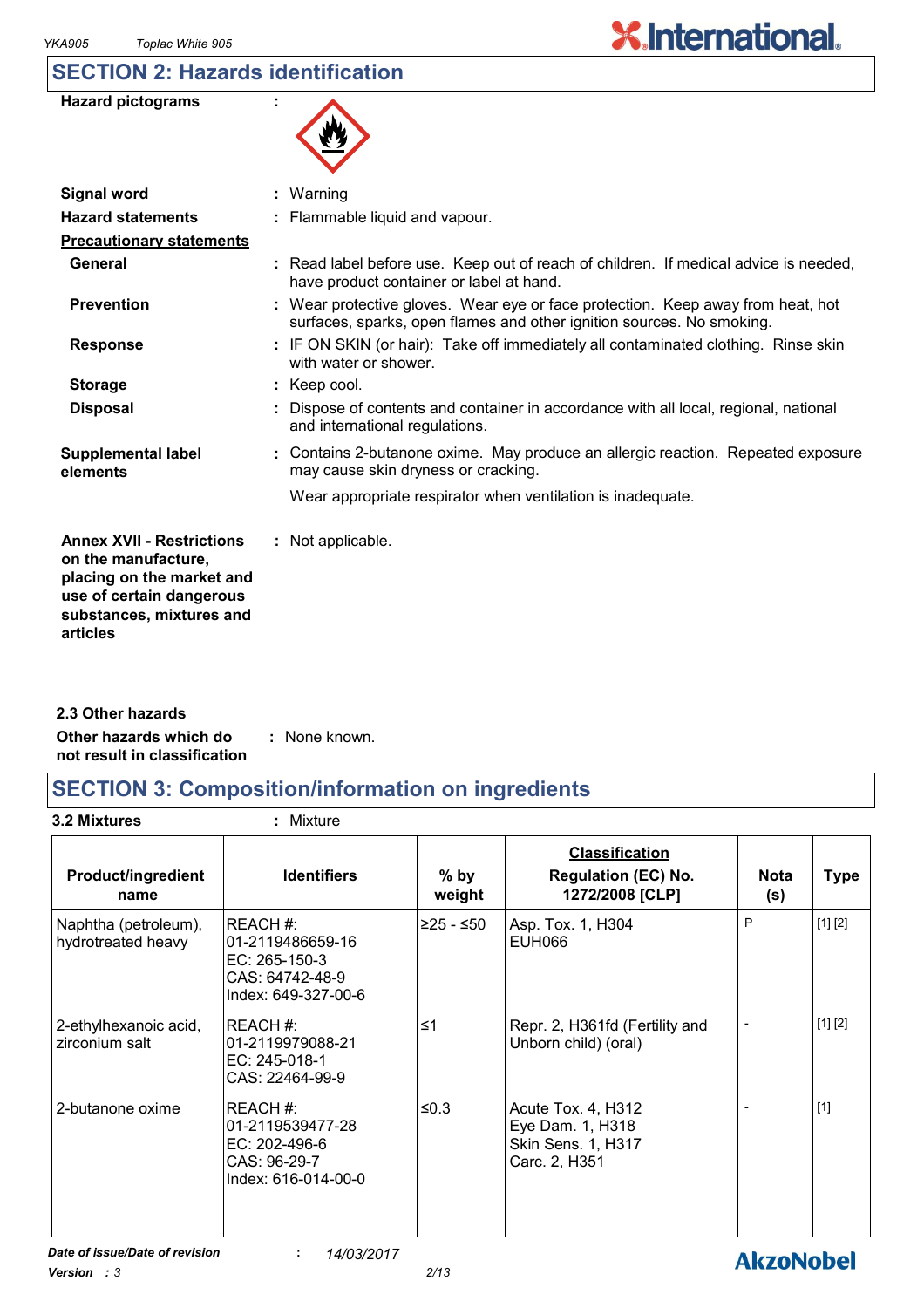## **SECTION 3: Composition/information on ingredients**

|  | See Section 16 for the |  |
|--|------------------------|--|
|  | full text of the H     |  |
|  | statements declared    |  |
|  | above.                 |  |
|  |                        |  |

There are no additional ingredients present which, within the current knowledge of the supplier and in the concentrations applicable, are classified as hazardous to health or the environment, are PBTs or vPvBs or have been assigned a workplace exposure limit and hence require reporting in this section.

Type

[1] Substance classified with a health or environmental hazard

[2] Substance with a workplace exposure limit

[3] Substance meets the criteria for PBT according to Regulation (EC) No. 1907/2006, Annex XIII

[4] Substance meets the criteria for vPvB according to Regulation (EC) No. 1907/2006, Annex XIII

[5] Substance of equivalent concern

Occupational exposure limits, if available, are listed in Section 8.

| <b>Nota</b> |
|-------------|
| (s)         |

**X.International.** 

**SECTION 4: First aid measures**

#### **4.1 Description of first aid measures**

| General                           | : In all cases of doubt, or when symptoms persist, seek medical attention. Never give<br>anything by mouth to an unconscious person. If unconscious, place in recovery<br>position and seek medical advice. |
|-----------------------------------|-------------------------------------------------------------------------------------------------------------------------------------------------------------------------------------------------------------|
| Eye contact                       | : Remove contact lenses, irrigate copiously with clean, fresh water, holding the<br>eyelids apart for at least 10 minutes and seek immediate medical advice.                                                |
| <b>Inhalation</b>                 | : Remove to fresh air. Keep person warm and at rest. If not breathing, if breathing is<br>irregular or if respiratory arrest occurs, provide artificial respiration or oxygen by<br>trained personnel.      |
| <b>Skin contact</b>               | : Remove contaminated clothing and shoes. Wash skin thoroughly with soap and<br>water or use recognised skin cleanser. Do NOT use solvents or thinners.                                                     |
| Ingestion                         | : If swallowed, seek medical advice immediately and show the container or label.<br>Keep person warm and at rest. Do NOT induce vomiting.                                                                   |
| <b>Protection of first-aiders</b> | : No action shall be taken involving any personal risk or without suitable training. It<br>may be dangerous to the person providing aid to give mouth-to-mouth resuscitation.                               |

#### **4.2 Most important symptoms and effects, both acute and delayed**

| <b>Potential acute health effects</b> |                                                                                                                                            |
|---------------------------------------|--------------------------------------------------------------------------------------------------------------------------------------------|
| Eye contact                           | : No known significant effects or critical hazards.                                                                                        |
| <b>Inhalation</b>                     | : No known significant effects or critical hazards.                                                                                        |
| <b>Skin contact</b>                   | : Defatting to the skin. May cause skin dryness and irritation.                                                                            |
| Ingestion                             | : No known significant effects or critical hazards.                                                                                        |
| <u>Over-exposure signs/symptoms</u>   |                                                                                                                                            |
| Eye contact                           | : No specific data.                                                                                                                        |
| <b>Inhalation</b>                     | : Adverse symptoms may include the following:<br>headache<br>drowsiness/fatigue<br>dizziness/vertigo<br>muscle weakness<br>unconsciousness |
| <b>Skin contact</b>                   | : Adverse symptoms may include the following:<br>irritation<br>dryness<br>cracking                                                         |
| Ingestion                             | : No specific data.                                                                                                                        |

#### **4.3 Indication of any immediate medical attention and special treatment needed**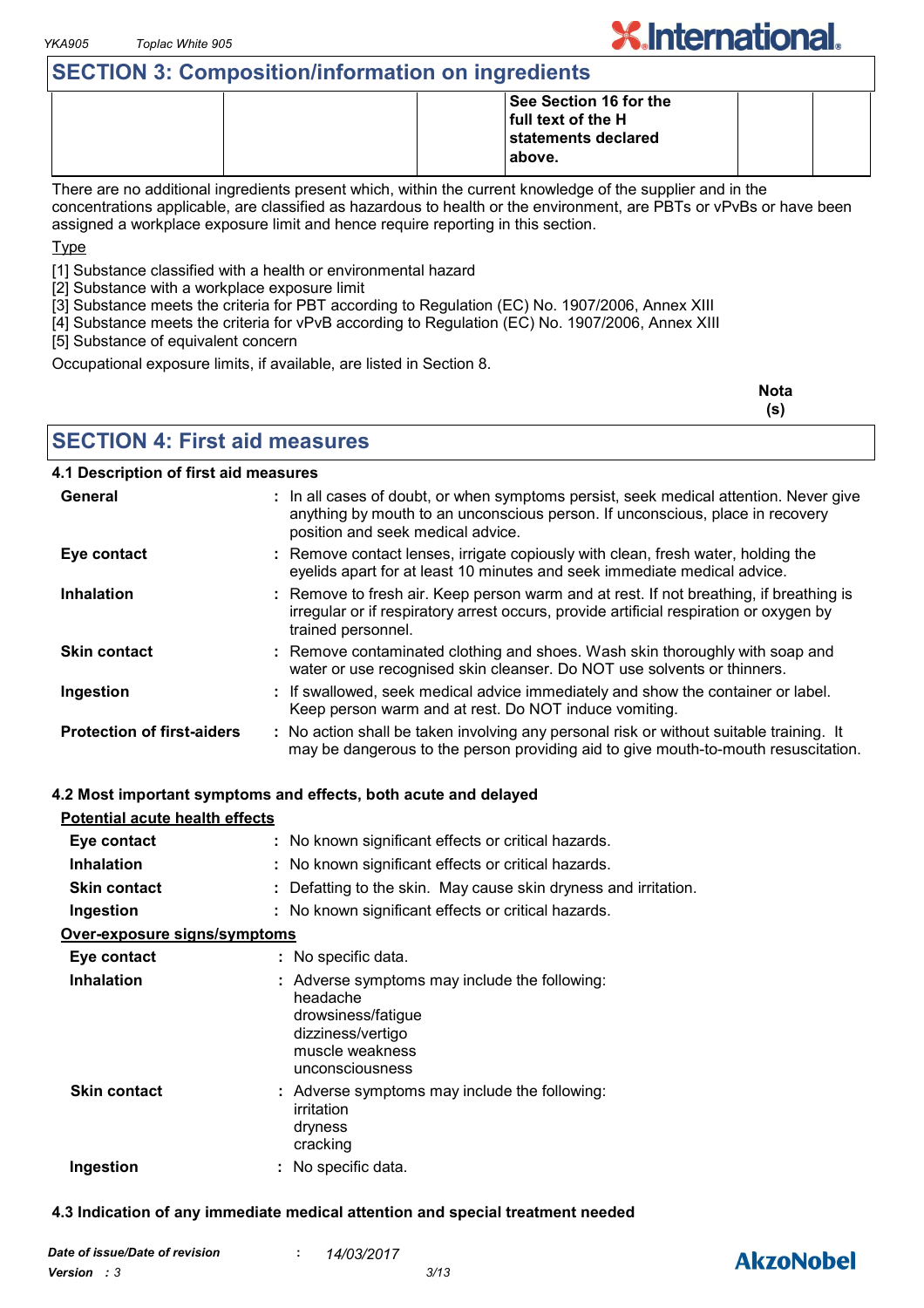#### **SECTION 4: First aid measures**

| Notes to physician                                       | : Treat symptomatically. Contact poison treatment specialist immediately if large<br>quantities have been ingested or inhaled.                                                                                                                                                                                                                                        |  |
|----------------------------------------------------------|-----------------------------------------------------------------------------------------------------------------------------------------------------------------------------------------------------------------------------------------------------------------------------------------------------------------------------------------------------------------------|--|
| <b>Specific treatments</b>                               | : No specific treatment.                                                                                                                                                                                                                                                                                                                                              |  |
| <b>SECTION 5: Firefighting measures</b>                  |                                                                                                                                                                                                                                                                                                                                                                       |  |
| 5.1 Extinguishing media                                  |                                                                                                                                                                                                                                                                                                                                                                       |  |
| Suitable extinguishing<br>media                          | : Use dry chemical, $CO2$ , water spray (fog) or foam.                                                                                                                                                                                                                                                                                                                |  |
| Unsuitable extinguishing<br>media                        | : Do not use water jet.                                                                                                                                                                                                                                                                                                                                               |  |
|                                                          | 5.2 Special hazards arising from the substance or mixture                                                                                                                                                                                                                                                                                                             |  |
| Hazards from the<br>substance or mixture                 | : Flammable liquid and vapour. In a fire or if heated, a pressure increase will occur<br>and the container may burst, with the risk of a subsequent explosion. Runoff to<br>sewer may create fire or explosion hazard.                                                                                                                                                |  |
| <b>Hazardous thermal</b><br>decomposition products       | : Decomposition products may include the following materials:<br>carbon dioxide<br>carbon monoxide<br>metal oxide/oxides                                                                                                                                                                                                                                              |  |
| 5.3 Advice for firefighters                              |                                                                                                                                                                                                                                                                                                                                                                       |  |
| <b>Special protective actions</b><br>for fire-fighters   | : Promptly isolate the scene by removing all persons from the vicinity of the incident if<br>there is a fire. No action shall be taken involving any personal risk or without<br>suitable training. Move containers from fire area if this can be done without risk.<br>Use water spray to keep fire-exposed containers cool.                                         |  |
| <b>Special protective</b><br>equipment for fire-fighters | : Fire-fighters should wear appropriate protective equipment and self-contained<br>breathing apparatus (SCBA) with a full face-piece operated in positive pressure<br>mode. Clothing for fire-fighters (including helmets, protective boots and gloves)<br>conforming to European standard EN 469 will provide a basic level of protection for<br>chemical incidents. |  |

## **SECTION 6: Accidental release measures**

|                                                          | 6.1 Personal precautions, protective equipment and emergency procedures                                                                                                                                                                                                                                                                                                                                                                                                                        |  |  |
|----------------------------------------------------------|------------------------------------------------------------------------------------------------------------------------------------------------------------------------------------------------------------------------------------------------------------------------------------------------------------------------------------------------------------------------------------------------------------------------------------------------------------------------------------------------|--|--|
| For non-emergency<br>personnel                           | : No action shall be taken involving any personal risk or without suitable training.<br>Evacuate surrounding areas. Keep unnecessary and unprotected personnel from<br>entering. Do not touch or walk through spilt material. Shut off all ignition sources.<br>No flares, smoking or flames in hazard area. Avoid breathing vapour or mist.<br>Provide adequate ventilation. Wear appropriate respirator when ventilation is<br>inadequate. Put on appropriate personal protective equipment. |  |  |
|                                                          | For emergency responders : If specialised clothing is required to deal with the spillage, take note of any<br>information in Section 8 on suitable and unsuitable materials. See also the<br>information in "For non-emergency personnel".                                                                                                                                                                                                                                                     |  |  |
| <b>6.2 Environmental</b><br>precautions                  | : Avoid dispersal of spilt material and runoff and contact with soil, waterways, drains<br>and sewers. Inform the relevant authorities if the product has caused environmental<br>pollution (sewers, waterways, soil or air).                                                                                                                                                                                                                                                                  |  |  |
| 6.3 Methods and material for containment and cleaning up |                                                                                                                                                                                                                                                                                                                                                                                                                                                                                                |  |  |

Stop leak if without risk. Move containers from spill area. Use spark-proof tools and explosion-proof equipment. Dilute with water and mop up if water-soluble. Alternatively, or if water-insoluble, absorb with an inert dry material and place in an appropriate waste disposal container. Dispose of via a licensed waste disposal contractor. **Small spill :**

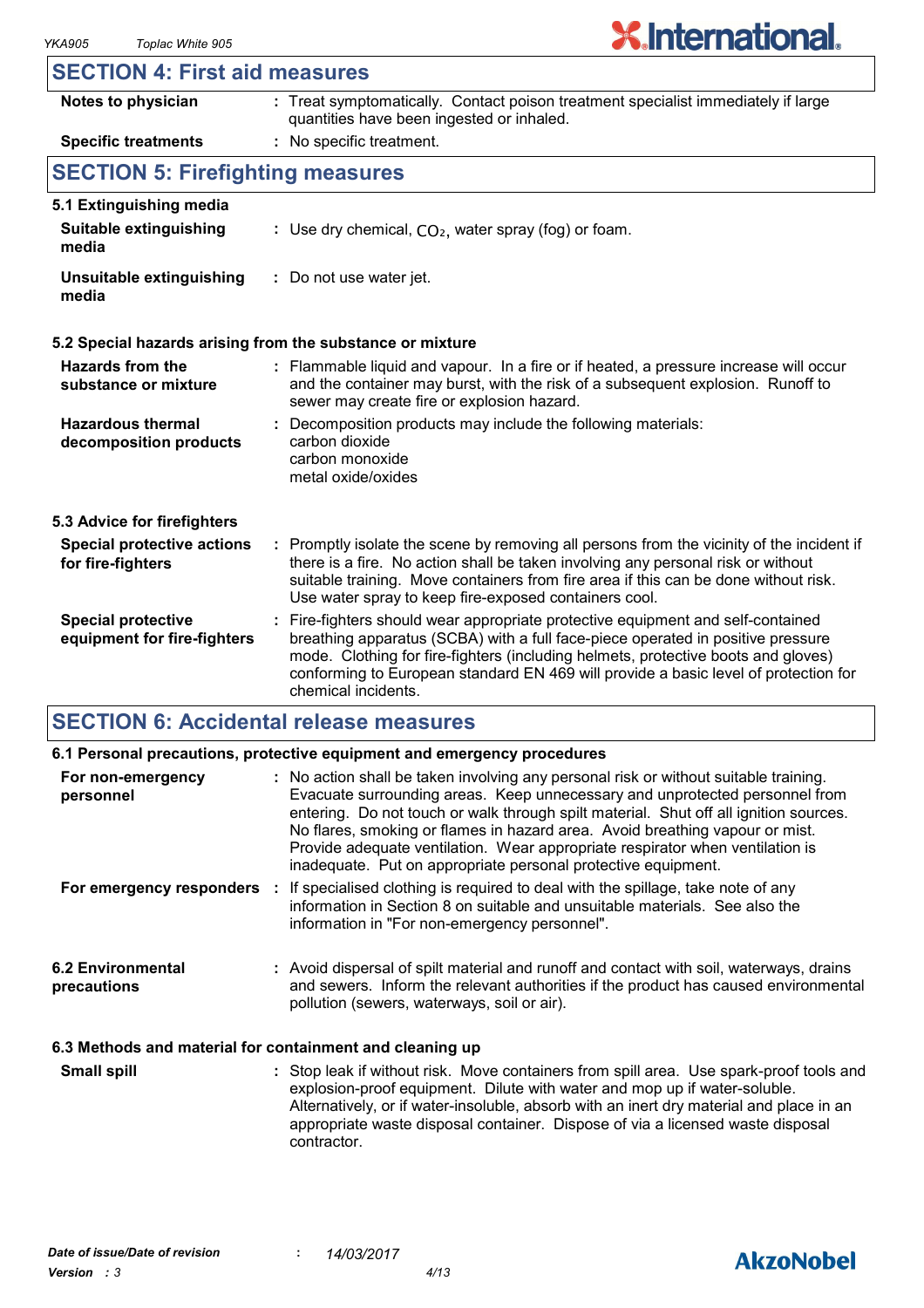### **SECTION 6: Accidental release measures**

| Large spill                        | : Stop leak if without risk. Move containers from spill area. Use spark-proof tools and<br>explosion-proof equipment. Approach the release from upwind. Prevent entry into<br>sewers, water courses, basements or confined areas. Wash spillages into an<br>effluent treatment plant or proceed as follows. Contain and collect spillage with non-<br>combustible, absorbent material e.g. sand, earth, vermiculite or diatomaceous earth<br>and place in container for disposal according to local regulations. Dispose of via a<br>licensed waste disposal contractor. Contaminated absorbent material may pose the<br>same hazard as the spilt product. |
|------------------------------------|------------------------------------------------------------------------------------------------------------------------------------------------------------------------------------------------------------------------------------------------------------------------------------------------------------------------------------------------------------------------------------------------------------------------------------------------------------------------------------------------------------------------------------------------------------------------------------------------------------------------------------------------------------|
| 6.4 Reference to other<br>sections | : See Section 1 for emergency contact information.<br>See Section 8 for information on appropriate personal protective equipment.<br>See Section 13 for additional waste treatment information.                                                                                                                                                                                                                                                                                                                                                                                                                                                            |

## **SECTION 7: Handling and storage**

The information in this section contains generic advice and guidance. The list of Identified Uses in Section 1 should be consulted for any available use-specific information provided in the Exposure Scenario(s).

#### **7.1 Precautions for safe handling**

| <b>Protective measures</b>                | : Put on appropriate personal protective equipment (see Section 8). Do not ingest.<br>Avoid contact with eyes, skin and clothing. Avoid breathing vapour or mist. Use<br>only with adequate ventilation. Wear appropriate respirator when ventilation is<br>inadequate. Do not enter storage areas and confined spaces unless adequately<br>ventilated. Keep in the original container or an approved alternative made from a<br>compatible material, kept tightly closed when not in use. Store and use away from<br>heat, sparks, open flame or any other ignition source. Use explosion-proof electrical<br>(ventilating, lighting and material handling) equipment. Use only non-sparking tools.<br>Take precautionary measures against electrostatic discharges. Empty containers<br>retain product residue and can be hazardous. Do not reuse container. |
|-------------------------------------------|----------------------------------------------------------------------------------------------------------------------------------------------------------------------------------------------------------------------------------------------------------------------------------------------------------------------------------------------------------------------------------------------------------------------------------------------------------------------------------------------------------------------------------------------------------------------------------------------------------------------------------------------------------------------------------------------------------------------------------------------------------------------------------------------------------------------------------------------------------------|
| Advice on general<br>occupational hygiene | : Eating, drinking and smoking should be prohibited in areas where this material is<br>handled, stored and processed. Workers should wash hands and face before<br>eating, drinking and smoking. Remove contaminated clothing and protective<br>equipment before entering eating areas. See also Section 8 for additional<br>information on hygiene measures.                                                                                                                                                                                                                                                                                                                                                                                                                                                                                                  |

#### **7.2 Conditions for safe storage, including any incompatibilities**

Store in accordance with local regulations. Store in a segregated and approved area. Store in original container protected from direct sunlight in a dry, cool and well-ventilated area, away from incompatible materials (see Section 10) and food and drink. Eliminate all ignition sources. Vapours are heavier than air and may spread along floors. Separate from oxidizing materials. Keep container tightly closed and sealed until ready for use. Containers that have been opened must be carefully resealed and kept upright to prevent leakage. Do not store in unlabelled containers. Use appropriate containment to avoid environmental contamination.

| 7.3 Specific end use(s)    |                  |
|----------------------------|------------------|
| <b>Recommendations</b>     | : Not available. |
| Industrial sector specific | : Not available. |
| solutions                  |                  |

## **SECTION 8: Exposure controls/personal protection**

The information in this section contains generic advice and guidance. Information is provided based on typical anticipated uses of the product. Additional measures might be required for bulk handling or other uses that could significantly increase worker exposure or environmental releases.

#### **8.1 Control parameters**

#### **Occupational exposure limits**

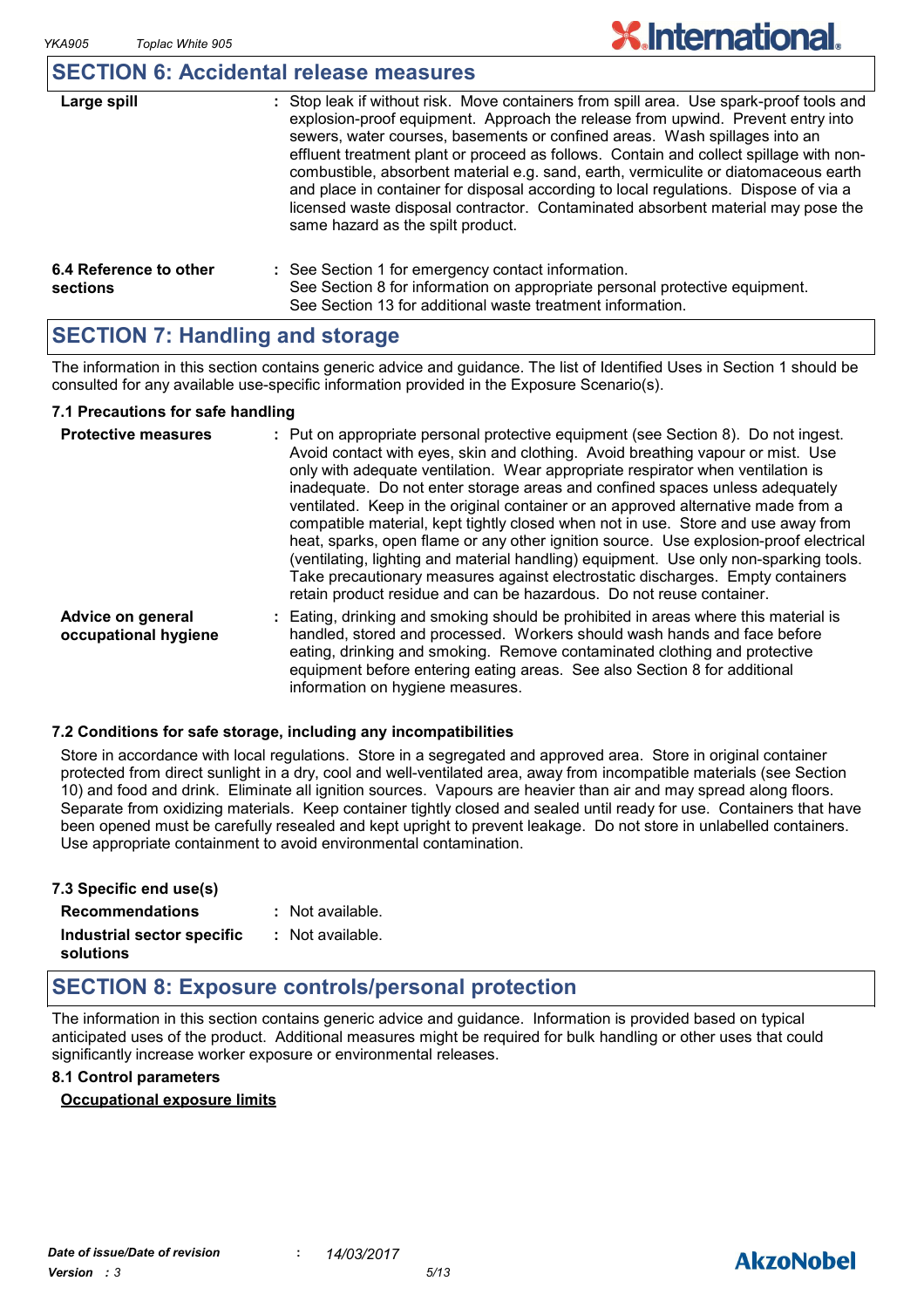## **SECTION 8: Exposure controls/personal protection**

| <b>Product/ingredient name</b><br><b>Exposure limit values</b><br>Naphtha (petroleum), hydrotreated heavy<br>EU OEL (Europe).<br>TWA: 1200 mg/m <sup>3</sup> 8 hours.<br>TWA: 197 ppm 8 hours.<br>2-ethylhexanoic acid, zirconium salt<br>EH40/2005 WELs (United Kingdom (UK), 12/2011).<br>STEL: 10 mg/m <sup>3</sup> , (as Zr) 15 minutes.<br>TWA: $5 \text{ mg/m}^3$ , (as Zr) 8 hours.<br><b>Recommended monitoring</b><br>: If this product contains ingredients with exposure limits, personal, workplace<br>atmosphere or biological monitoring may be required to determine the effectiveness<br>procedures<br>of the ventilation or other control measures and/or the necessity to use respiratory<br>protective equipment. Reference should be made to monitoring standards, such as<br>the following: European Standard EN 689 (Workplace atmospheres - Guidance for<br>the assessment of exposure by inhalation to chemical agents for comparison with<br>limit values and measurement strategy) European Standard EN 14042 (Workplace<br>atmospheres - Guide for the application and use of procedures for the assessment<br>of exposure to chemical and biological agents) European Standard EN 482<br>(Workplace atmospheres - General requirements for the performance of procedures<br>for the measurement of chemical agents) Reference to national guidance<br>documents for methods for the determination of hazardous substances will also be<br>required.<br><b>DNELs/DMELs</b><br>No DNELs/DMELs available.<br><b>PNECs</b><br>No PNECs available<br>8.2 Exposure controls<br>: Use only with adequate ventilation. Use process enclosures, local exhaust<br>Appropriate engineering<br>ventilation or other engineering controls to keep worker exposure to airborne<br>controls<br>contaminants below any recommended or statutory limits. The engineering<br>controls also need to keep gas, vapour or dust concentrations below any lower<br>explosive limits. Use explosion-proof ventilation equipment.<br><b>Individual protection measures</b><br>Wash hands, forearms and face thoroughly after handling chemical products,<br><b>Hygiene measures</b><br>before eating, smoking and using the lavatory and at the end of the working period.<br>Appropriate techniques should be used to remove potentially contaminated clothing.<br>Wash contaminated clothing before reusing. Ensure that eyewash stations and<br>safety showers are close to the workstation location.<br><b>Eye/face protection</b><br>Safety eyewear complying with an approved standard should be used when a risk<br>assessment indicates this is necessary to avoid exposure to liquid splashes, mists,<br>gases or dusts. If contact is possible, the following protection should be worn,<br>unless the assessment indicates a higher degree of protection: safety glasses with<br>side-shields.<br><b>Skin protection</b><br><b>Hand protection</b><br>: Use chemical resistant gloves classified under Standard EN 374: Protective gloves<br>against chemicals and micro-organisms. Recommended: Viton® or Nitrile<br>gloves. When prolonged or frequently repeated contact may occur, a glove with a<br>protection class of 6 (breakthrough time greater than 480 minutes according to EN<br>374) is recommended. When only brief contact is expected, a glove with a<br>protection class of 2 or higher (breakthrough time greater than 30 minutes<br>according to EN 374) is recommended. The user must check that the final choice<br>of type of glove selected for handling this product is the most appropriate and takes<br>into account the particular conditions of use, as included in the user's risk<br>assessment. NOTICE: The selection of a specific glove for a particular application<br>and duration of use in a workplace should also take into account all relevant<br>workplace factors such as, but not limited to: Other chemicals which may be<br>handled, physical requirements (cut/puncture protection, dexterity, thermal<br>protection), potential body reactions to glove materials, as well as the instructions/<br>Date of issue/Date of revision<br>14/03/2017 |  |  |                  |  |  |
|---------------------------------------------------------------------------------------------------------------------------------------------------------------------------------------------------------------------------------------------------------------------------------------------------------------------------------------------------------------------------------------------------------------------------------------------------------------------------------------------------------------------------------------------------------------------------------------------------------------------------------------------------------------------------------------------------------------------------------------------------------------------------------------------------------------------------------------------------------------------------------------------------------------------------------------------------------------------------------------------------------------------------------------------------------------------------------------------------------------------------------------------------------------------------------------------------------------------------------------------------------------------------------------------------------------------------------------------------------------------------------------------------------------------------------------------------------------------------------------------------------------------------------------------------------------------------------------------------------------------------------------------------------------------------------------------------------------------------------------------------------------------------------------------------------------------------------------------------------------------------------------------------------------------------------------------------------------------------------------------------------------------------------------------------------------------------------------------------------------------------------------------------------------------------------------------------------------------------------------------------------------------------------------------------------------------------------------------------------------------------------------------------------------------------------------------------------------------------------------------------------------------------------------------------------------------------------------------------------------------------------------------------------------------------------------------------------------------------------------------------------------------------------------------------------------------------------------------------------------------------------------------------------------------------------------------------------------------------------------------------------------------------------------------------------------------------------------------------------------------------------------------------------------------------------------------------------------------------------------------------------------------------------------------------------------------------------------------------------------------------------------------------------------------------------------------------------------------------------------------------------------------------------------------------------------------------------------------------------------------------------------------------------------------------------------------------------------------------------------------------------------------------------------------------------------------------------------------------------------------------------------------------------------------------------------------------------------------------------------------------------------------------------------------------------------------------------------------------------------------------------------------------------------------------------------------------------------|--|--|------------------|--|--|
|                                                                                                                                                                                                                                                                                                                                                                                                                                                                                                                                                                                                                                                                                                                                                                                                                                                                                                                                                                                                                                                                                                                                                                                                                                                                                                                                                                                                                                                                                                                                                                                                                                                                                                                                                                                                                                                                                                                                                                                                                                                                                                                                                                                                                                                                                                                                                                                                                                                                                                                                                                                                                                                                                                                                                                                                                                                                                                                                                                                                                                                                                                                                                                                                                                                                                                                                                                                                                                                                                                                                                                                                                                                                                                                                                                                                                                                                                                                                                                                                                                                                                                                                                                                                               |  |  |                  |  |  |
|                                                                                                                                                                                                                                                                                                                                                                                                                                                                                                                                                                                                                                                                                                                                                                                                                                                                                                                                                                                                                                                                                                                                                                                                                                                                                                                                                                                                                                                                                                                                                                                                                                                                                                                                                                                                                                                                                                                                                                                                                                                                                                                                                                                                                                                                                                                                                                                                                                                                                                                                                                                                                                                                                                                                                                                                                                                                                                                                                                                                                                                                                                                                                                                                                                                                                                                                                                                                                                                                                                                                                                                                                                                                                                                                                                                                                                                                                                                                                                                                                                                                                                                                                                                                               |  |  |                  |  |  |
|                                                                                                                                                                                                                                                                                                                                                                                                                                                                                                                                                                                                                                                                                                                                                                                                                                                                                                                                                                                                                                                                                                                                                                                                                                                                                                                                                                                                                                                                                                                                                                                                                                                                                                                                                                                                                                                                                                                                                                                                                                                                                                                                                                                                                                                                                                                                                                                                                                                                                                                                                                                                                                                                                                                                                                                                                                                                                                                                                                                                                                                                                                                                                                                                                                                                                                                                                                                                                                                                                                                                                                                                                                                                                                                                                                                                                                                                                                                                                                                                                                                                                                                                                                                                               |  |  |                  |  |  |
|                                                                                                                                                                                                                                                                                                                                                                                                                                                                                                                                                                                                                                                                                                                                                                                                                                                                                                                                                                                                                                                                                                                                                                                                                                                                                                                                                                                                                                                                                                                                                                                                                                                                                                                                                                                                                                                                                                                                                                                                                                                                                                                                                                                                                                                                                                                                                                                                                                                                                                                                                                                                                                                                                                                                                                                                                                                                                                                                                                                                                                                                                                                                                                                                                                                                                                                                                                                                                                                                                                                                                                                                                                                                                                                                                                                                                                                                                                                                                                                                                                                                                                                                                                                                               |  |  |                  |  |  |
|                                                                                                                                                                                                                                                                                                                                                                                                                                                                                                                                                                                                                                                                                                                                                                                                                                                                                                                                                                                                                                                                                                                                                                                                                                                                                                                                                                                                                                                                                                                                                                                                                                                                                                                                                                                                                                                                                                                                                                                                                                                                                                                                                                                                                                                                                                                                                                                                                                                                                                                                                                                                                                                                                                                                                                                                                                                                                                                                                                                                                                                                                                                                                                                                                                                                                                                                                                                                                                                                                                                                                                                                                                                                                                                                                                                                                                                                                                                                                                                                                                                                                                                                                                                                               |  |  |                  |  |  |
|                                                                                                                                                                                                                                                                                                                                                                                                                                                                                                                                                                                                                                                                                                                                                                                                                                                                                                                                                                                                                                                                                                                                                                                                                                                                                                                                                                                                                                                                                                                                                                                                                                                                                                                                                                                                                                                                                                                                                                                                                                                                                                                                                                                                                                                                                                                                                                                                                                                                                                                                                                                                                                                                                                                                                                                                                                                                                                                                                                                                                                                                                                                                                                                                                                                                                                                                                                                                                                                                                                                                                                                                                                                                                                                                                                                                                                                                                                                                                                                                                                                                                                                                                                                                               |  |  |                  |  |  |
|                                                                                                                                                                                                                                                                                                                                                                                                                                                                                                                                                                                                                                                                                                                                                                                                                                                                                                                                                                                                                                                                                                                                                                                                                                                                                                                                                                                                                                                                                                                                                                                                                                                                                                                                                                                                                                                                                                                                                                                                                                                                                                                                                                                                                                                                                                                                                                                                                                                                                                                                                                                                                                                                                                                                                                                                                                                                                                                                                                                                                                                                                                                                                                                                                                                                                                                                                                                                                                                                                                                                                                                                                                                                                                                                                                                                                                                                                                                                                                                                                                                                                                                                                                                                               |  |  |                  |  |  |
|                                                                                                                                                                                                                                                                                                                                                                                                                                                                                                                                                                                                                                                                                                                                                                                                                                                                                                                                                                                                                                                                                                                                                                                                                                                                                                                                                                                                                                                                                                                                                                                                                                                                                                                                                                                                                                                                                                                                                                                                                                                                                                                                                                                                                                                                                                                                                                                                                                                                                                                                                                                                                                                                                                                                                                                                                                                                                                                                                                                                                                                                                                                                                                                                                                                                                                                                                                                                                                                                                                                                                                                                                                                                                                                                                                                                                                                                                                                                                                                                                                                                                                                                                                                                               |  |  |                  |  |  |
|                                                                                                                                                                                                                                                                                                                                                                                                                                                                                                                                                                                                                                                                                                                                                                                                                                                                                                                                                                                                                                                                                                                                                                                                                                                                                                                                                                                                                                                                                                                                                                                                                                                                                                                                                                                                                                                                                                                                                                                                                                                                                                                                                                                                                                                                                                                                                                                                                                                                                                                                                                                                                                                                                                                                                                                                                                                                                                                                                                                                                                                                                                                                                                                                                                                                                                                                                                                                                                                                                                                                                                                                                                                                                                                                                                                                                                                                                                                                                                                                                                                                                                                                                                                                               |  |  |                  |  |  |
|                                                                                                                                                                                                                                                                                                                                                                                                                                                                                                                                                                                                                                                                                                                                                                                                                                                                                                                                                                                                                                                                                                                                                                                                                                                                                                                                                                                                                                                                                                                                                                                                                                                                                                                                                                                                                                                                                                                                                                                                                                                                                                                                                                                                                                                                                                                                                                                                                                                                                                                                                                                                                                                                                                                                                                                                                                                                                                                                                                                                                                                                                                                                                                                                                                                                                                                                                                                                                                                                                                                                                                                                                                                                                                                                                                                                                                                                                                                                                                                                                                                                                                                                                                                                               |  |  |                  |  |  |
|                                                                                                                                                                                                                                                                                                                                                                                                                                                                                                                                                                                                                                                                                                                                                                                                                                                                                                                                                                                                                                                                                                                                                                                                                                                                                                                                                                                                                                                                                                                                                                                                                                                                                                                                                                                                                                                                                                                                                                                                                                                                                                                                                                                                                                                                                                                                                                                                                                                                                                                                                                                                                                                                                                                                                                                                                                                                                                                                                                                                                                                                                                                                                                                                                                                                                                                                                                                                                                                                                                                                                                                                                                                                                                                                                                                                                                                                                                                                                                                                                                                                                                                                                                                                               |  |  |                  |  |  |
|                                                                                                                                                                                                                                                                                                                                                                                                                                                                                                                                                                                                                                                                                                                                                                                                                                                                                                                                                                                                                                                                                                                                                                                                                                                                                                                                                                                                                                                                                                                                                                                                                                                                                                                                                                                                                                                                                                                                                                                                                                                                                                                                                                                                                                                                                                                                                                                                                                                                                                                                                                                                                                                                                                                                                                                                                                                                                                                                                                                                                                                                                                                                                                                                                                                                                                                                                                                                                                                                                                                                                                                                                                                                                                                                                                                                                                                                                                                                                                                                                                                                                                                                                                                                               |  |  |                  |  |  |
|                                                                                                                                                                                                                                                                                                                                                                                                                                                                                                                                                                                                                                                                                                                                                                                                                                                                                                                                                                                                                                                                                                                                                                                                                                                                                                                                                                                                                                                                                                                                                                                                                                                                                                                                                                                                                                                                                                                                                                                                                                                                                                                                                                                                                                                                                                                                                                                                                                                                                                                                                                                                                                                                                                                                                                                                                                                                                                                                                                                                                                                                                                                                                                                                                                                                                                                                                                                                                                                                                                                                                                                                                                                                                                                                                                                                                                                                                                                                                                                                                                                                                                                                                                                                               |  |  |                  |  |  |
|                                                                                                                                                                                                                                                                                                                                                                                                                                                                                                                                                                                                                                                                                                                                                                                                                                                                                                                                                                                                                                                                                                                                                                                                                                                                                                                                                                                                                                                                                                                                                                                                                                                                                                                                                                                                                                                                                                                                                                                                                                                                                                                                                                                                                                                                                                                                                                                                                                                                                                                                                                                                                                                                                                                                                                                                                                                                                                                                                                                                                                                                                                                                                                                                                                                                                                                                                                                                                                                                                                                                                                                                                                                                                                                                                                                                                                                                                                                                                                                                                                                                                                                                                                                                               |  |  | <b>AkzoNobel</b> |  |  |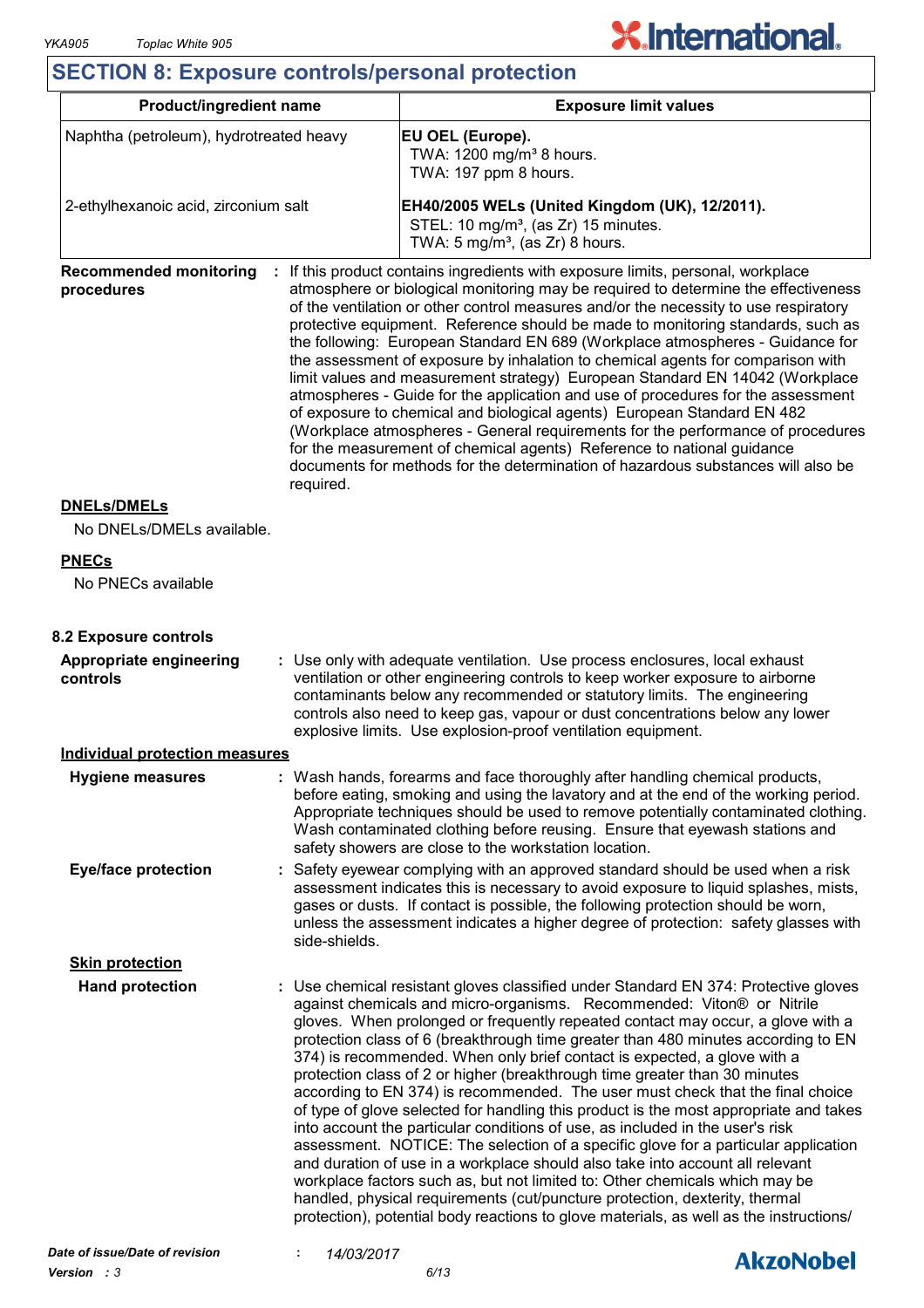| <b>SECTION 8: Exposure controls/personal protection</b>                           |  |
|-----------------------------------------------------------------------------------|--|
| eperting the provided by the along quantier. Derrier examples way help to protect |  |

|                                           | specifications provided by the glove supplier. Barrier creams may neip to protect<br>the exposed areas of the skin but should not be applied once exposure has<br>occurred.                                                                                                                                                                                                                                                                                                                                                                          |
|-------------------------------------------|------------------------------------------------------------------------------------------------------------------------------------------------------------------------------------------------------------------------------------------------------------------------------------------------------------------------------------------------------------------------------------------------------------------------------------------------------------------------------------------------------------------------------------------------------|
| <b>Body protection</b>                    | : Personal protective equipment for the body should be selected based on the task<br>being performed and the risks involved and should be approved by a specialist<br>before handling this product. When there is a risk of ignition from static electricity,<br>wear anti-static protective clothing. For the greatest protection from static<br>discharges, clothing should include anti-static overalls, boots and gloves. Refer to<br>European Standard EN 1149 for further information on material and design<br>requirements and test methods. |
| Other skin protection                     | : Appropriate footwear and any additional skin protection measures should be<br>selected based on the task being performed and the risks involved and should be<br>approved by a specialist before handling this product.                                                                                                                                                                                                                                                                                                                            |
| <b>Respiratory protection</b>             | : Use a properly fitted, air-purifying or air-fed respirator complying with an approved<br>standard if a risk assessment indicates this is necessary. Respirator selection<br>must be based on known or anticipated exposure levels, the hazards of the product<br>and the safe working limits of the selected respirator.                                                                                                                                                                                                                           |
| <b>Environmental exposure</b><br>controls | : Emissions from ventilation or work process equipment should be checked to<br>ensure they comply with the requirements of environmental protection legislation.<br>In some cases, fume scrubbers, filters or engineering modifications to the process<br>equipment will be necessary to reduce emissions to acceptable levels.                                                                                                                                                                                                                      |

## **SECTION 9: Physical and chemical properties**

#### Liquid. **: Appearance** Lowest known value: 155 to 217°C (311 to 422.6°F)(Naphtha (petroleum), **:** hydrotreated heavy). **Physical state Melting point/freezing point Initial boiling point and boiling range Vapour pressure Relative density Vapour density Solubility(ies)** Not available. **:** 1.18 **:** Not available. **:** Not available. **: :** Insoluble in the following materials: cold water. **Odour** Solvent. **pH Colour** : Off-white. **Evaporation rate Auto-ignition temperature Flash point** Not available. **:** Closed cup: 43°C **:** Greatest known range: Lower: 1.4% Upper: 7.6% (Naphtha (petroleum), **:** hydrotreated heavy) Not available. **: Partition coefficient: n-octanol/ : Not available.** Not applicable. **: Viscosity Kinematic (room temperature): 296 mm<sup>2</sup>/s Odour threshold water Upper/lower flammability or explosive limits Explosive properties** : Not available. **: Oxidising properties :** Not available. **9.1 Information on basic physical and chemical properties 9.2 Other information Decomposition temperature :** Not available. **Flammability (solid, gas) :** Not available.

No additional information.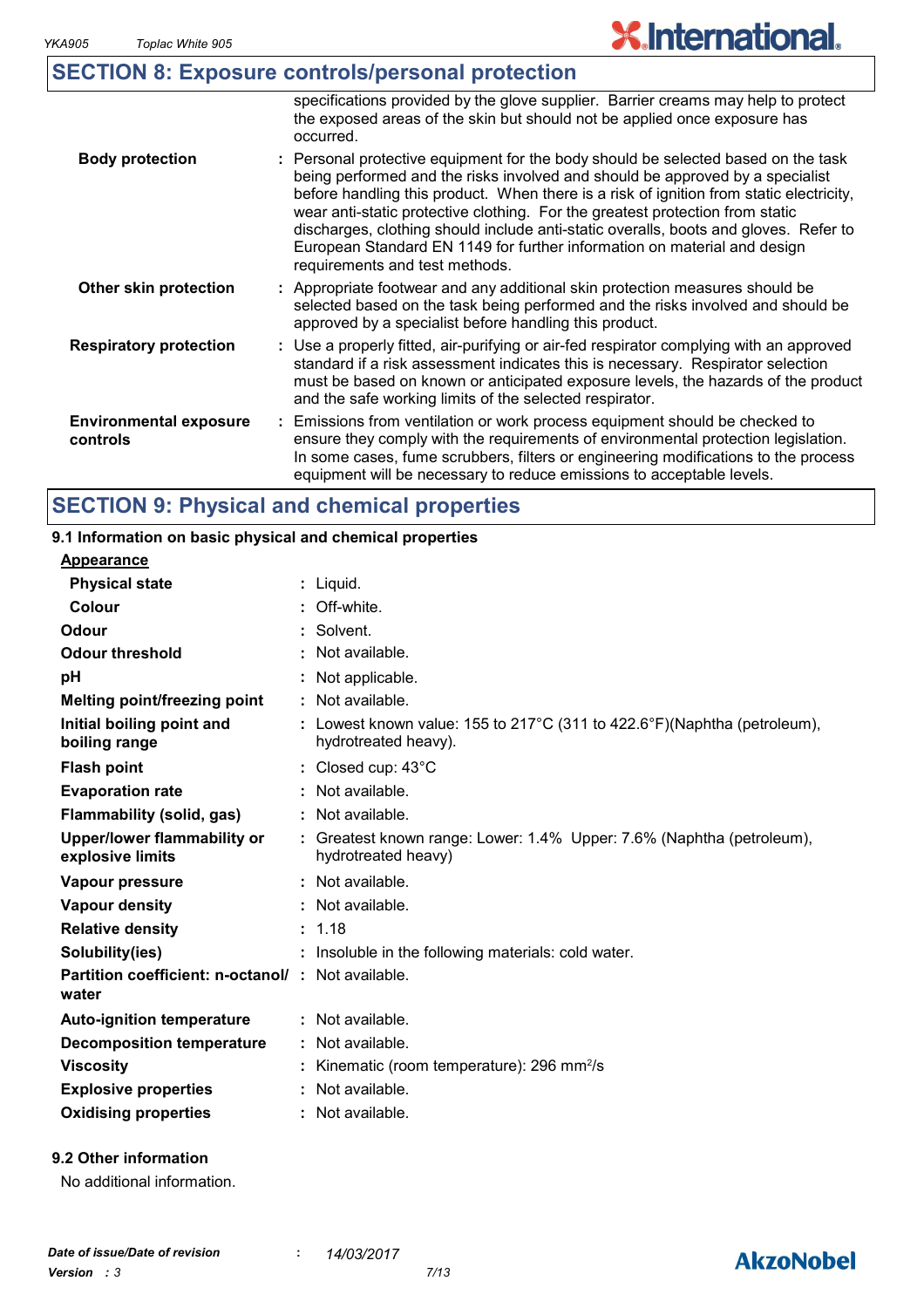### **10.6 Hazardous decomposition products 10.4 Conditions to avoid** : Avoid all possible sources of ignition (spark or flame). Do not pressurise, cut, weld, braze, solder, drill, grind or expose containers to heat or sources of ignition. Under normal conditions of storage and use, hazardous decomposition products **:** should not be produced. **10.2 Chemical stability** : Reactive or incompatible with the following materials: oxidizing materials **: 10.5 Incompatible materials : 10.3 Possibility of hazardous reactions :** Under normal conditions of storage and use, hazardous reactions will not occur. **SECTION 10: Stability and reactivity 10.1 Reactivity :** No specific test data related to reactivity available for this product or its ingredients.

## **SECTION 11: Toxicological information**

#### **11.1 Information on toxicological effects**

#### **Acute toxicity**

| <b>Product/ingredient name</b>             | Result      | <b>Species</b> | <b>Dose</b> | <b>Exposure</b> |
|--------------------------------------------|-------------|----------------|-------------|-----------------|
| Naphtha (petroleum),<br>hydrotreated heavy | ILD50 Oral  | Rat            | 6000 mg/kg  |                 |
| 2-ethylhexanoic acid,<br>zirconium salt    | LD50 Dermal | Rabbit         | $>5$ g/kg   |                 |
|                                            | LD50 Oral   | Rat            | $>5$ g/kg   |                 |
| 2-butanone oxime                           | LD50 Dermal | Rat            | 1001 mg/kg  | -               |

**Conclusion/Summary :** Not available.

#### **Irritation/Corrosion**

| Product/ingredient name                            | <b>Result</b>          | <b>Species</b> | <b>Score</b> | <b>Exposure</b>    | <b>Observation</b> |
|----------------------------------------------------|------------------------|----------------|--------------|--------------------|--------------------|
| 2-butanone oxime                                   | Eyes - Severe irritant | Rabbit         |              | 100<br>microliters |                    |
| <b>Conclusion/Summary</b>                          | : Not available.       |                |              |                    |                    |
| <b>Sensitisation</b>                               |                        |                |              |                    |                    |
| <b>Conclusion/Summary</b>                          | : Not available.       |                |              |                    |                    |
| <b>Mutagenicity</b>                                |                        |                |              |                    |                    |
| <b>Conclusion/Summary</b>                          | : Not available.       |                |              |                    |                    |
| Carcinogenicity                                    |                        |                |              |                    |                    |
| <b>Conclusion/Summary</b>                          | $:$ Not available.     |                |              |                    |                    |
| <b>Reproductive toxicity</b>                       |                        |                |              |                    |                    |
| <b>Conclusion/Summary</b>                          | $:$ Not available.     |                |              |                    |                    |
| <b>Teratogenicity</b>                              |                        |                |              |                    |                    |
| <b>Conclusion/Summary</b>                          | : Not available.       |                |              |                    |                    |
| Specific target organ toxicity (single exposure)   |                        |                |              |                    |                    |
| Not available.                                     |                        |                |              |                    |                    |
| Specific target organ toxicity (repeated exposure) |                        |                |              |                    |                    |
| Not available.                                     |                        |                |              |                    |                    |

#### **Aspiration hazard**

| <b>Product/ingredient name</b>          | <b>Result</b>                  |  |  |
|-----------------------------------------|--------------------------------|--|--|
| Naphtha (petroleum), hydrotreated heavy | ASPIRATION HAZARD - Category 1 |  |  |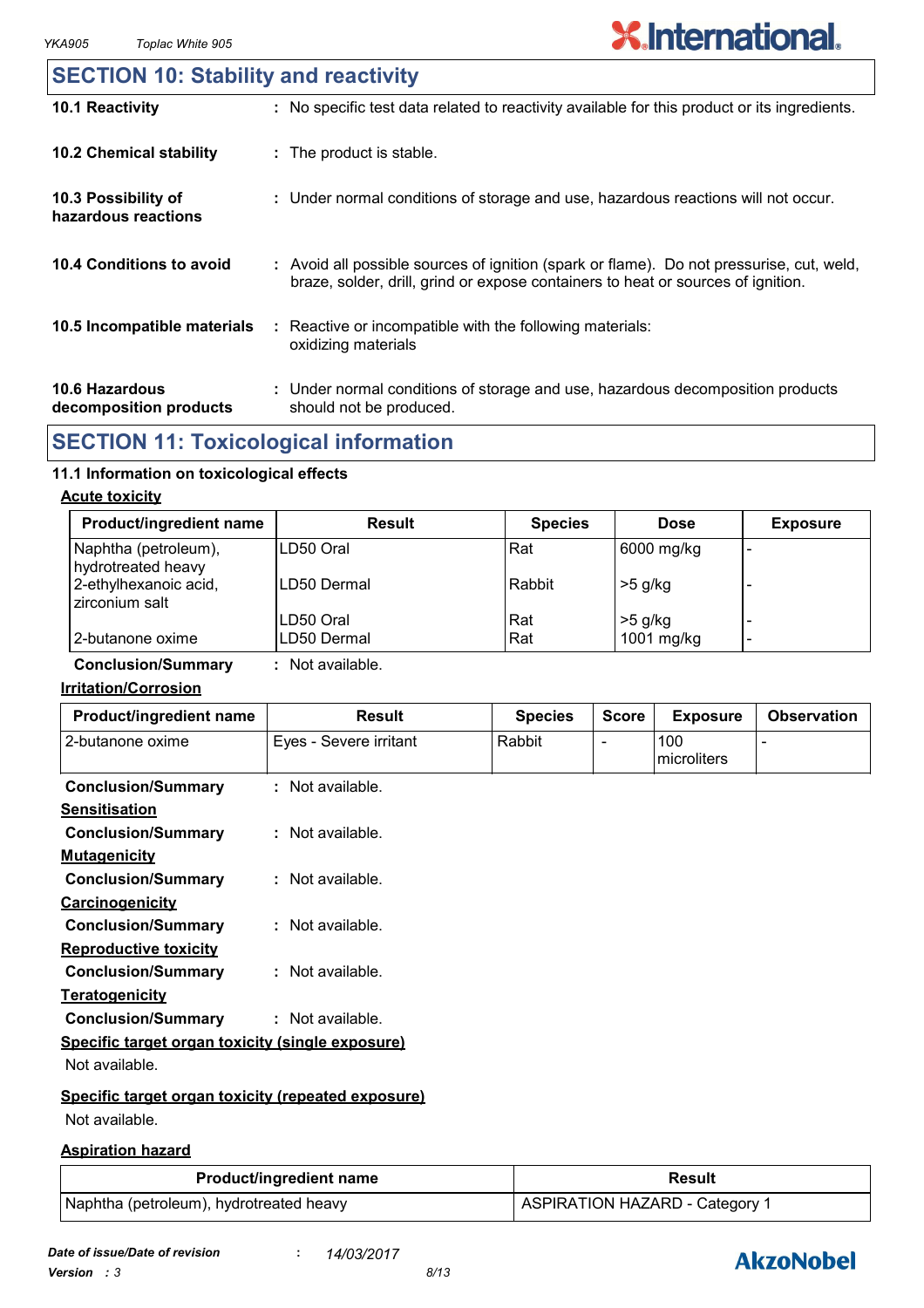## **SECTION 11: Toxicological information**

| Information on likely routes : Not available.<br>of exposure |                                                                                                                                            |
|--------------------------------------------------------------|--------------------------------------------------------------------------------------------------------------------------------------------|
| <b>Potential acute health effects</b>                        |                                                                                                                                            |
| Eye contact                                                  | No known significant effects or critical hazards.                                                                                          |
| <b>Inhalation</b>                                            | No known significant effects or critical hazards.                                                                                          |
| <b>Skin contact</b>                                          | Defatting to the skin. May cause skin dryness and irritation.                                                                              |
| Ingestion                                                    | : No known significant effects or critical hazards.                                                                                        |
|                                                              | Symptoms related to the physical, chemical and toxicological characteristics                                                               |
| Eye contact                                                  | No specific data.                                                                                                                          |
| <b>Inhalation</b>                                            | : Adverse symptoms may include the following:<br>headache<br>drowsiness/fatigue<br>dizziness/vertigo<br>muscle weakness<br>unconsciousness |
| <b>Skin contact</b>                                          | : Adverse symptoms may include the following:<br>irritation<br>dryness<br>cracking                                                         |
| Ingestion                                                    | No specific data.                                                                                                                          |
|                                                              | Delayed and immediate effects as well as chronic effects from short and long-term exposure                                                 |
| <b>Short term exposure</b>                                   |                                                                                                                                            |
| <b>Potential immediate</b><br>effects                        | : Not available.                                                                                                                           |
| <b>Potential delayed effects</b>                             | : Not available.                                                                                                                           |
| Long term exposure                                           |                                                                                                                                            |
| <b>Potential immediate</b><br>effects                        | : Not available.                                                                                                                           |
| <b>Potential delayed effects</b>                             | : Not available.                                                                                                                           |
| <b>Potential chronic health effects</b>                      |                                                                                                                                            |
| Not available.                                               |                                                                                                                                            |
| <b>Conclusion/Summary</b>                                    | Not available.                                                                                                                             |
| General                                                      | Prolonged or repeated contact can defat the skin and lead to irritation, cracking and/<br>or dermatitis.                                   |
| Carcinogenicity                                              | No known significant effects or critical hazards.                                                                                          |
| <b>Mutagenicity</b>                                          | No known significant effects or critical hazards.                                                                                          |
| <b>Teratogenicity</b>                                        | No known significant effects or critical hazards.                                                                                          |
| <b>Developmental effects</b>                                 | No known significant effects or critical hazards.                                                                                          |
| <b>Fertility effects</b>                                     | No known significant effects or critical hazards.                                                                                          |
|                                                              |                                                                                                                                            |

#### **Other information :**

: Not available.

## **SECTION 12: Ecological information**

#### **12.1 Toxicity**

| Product/ingredient name   | Result                                          | <b>Species</b>             | <b>Exposure</b> |
|---------------------------|-------------------------------------------------|----------------------------|-----------------|
| 12-butanone oxime         | Acute LC50 843000 to 914000 µg/l<br>Fresh water | Fish - Pimephales promelas | I96 hours       |
| <b>Conclusion/Summary</b> | Not available.                                  |                            |                 |



**X.International.**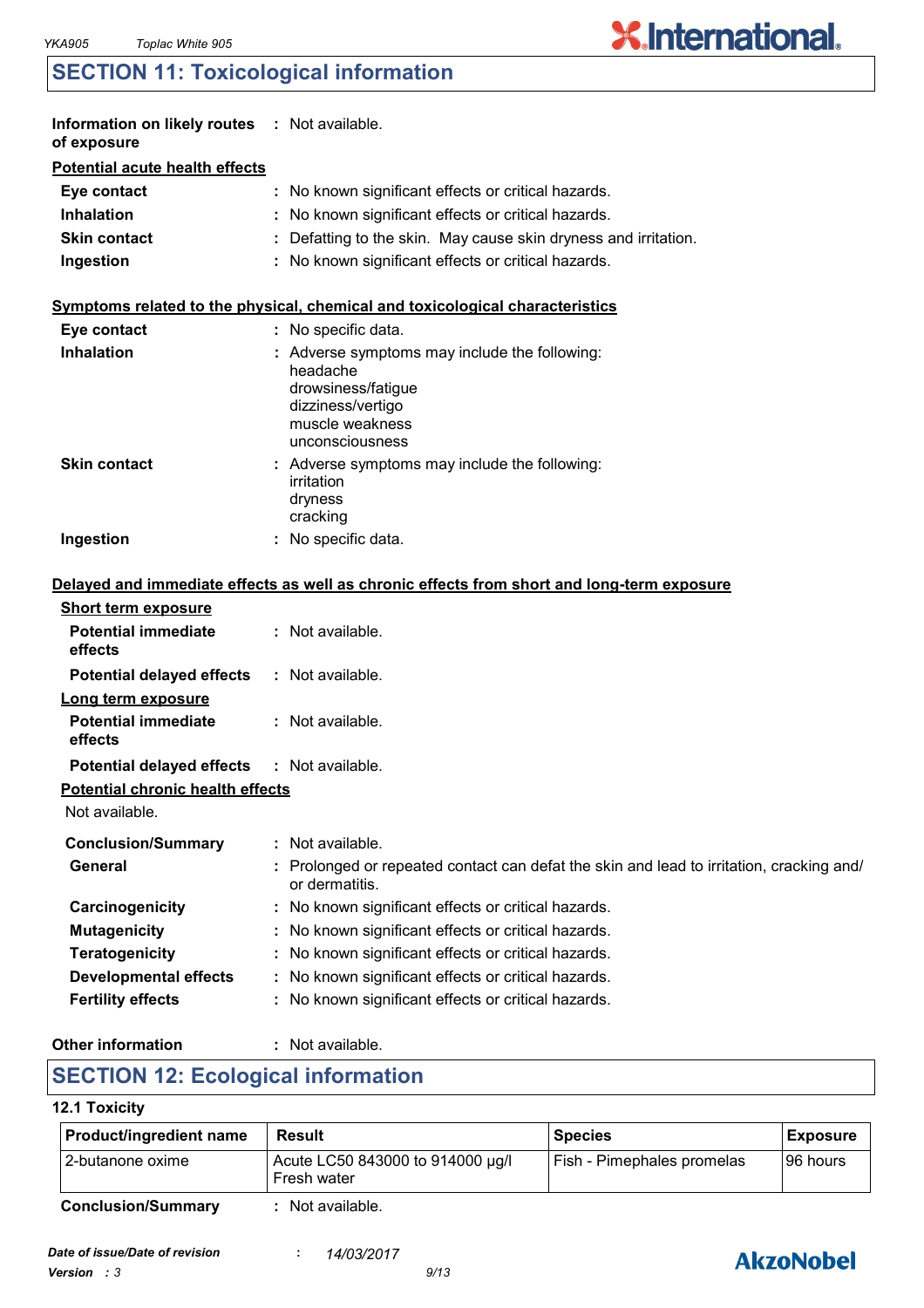## **SECTION 12: Ecological information**

#### **12.2 Persistence and degradability**

**Conclusion/Summary :** Not available.

| <b>Product/ingredient name</b>             | $\mathsf{Loa}\mathsf{P}_\mathsf{ow}$ | <b>BCF</b>   | l Potential |
|--------------------------------------------|--------------------------------------|--------------|-------------|
| Naphtha (petroleum),<br>hydrotreated heavy |                                      | 10 to 2500   | high        |
| 2-ethylhexanoic acid,<br>zirconium salt    |                                      | 2.96         | l low       |
| 2-butanone oxime                           | 0.63                                 | 15.011872336 | llow        |

**X.International.** 

| 12.4 Mobility in soil                     |                  |
|-------------------------------------------|------------------|
| Soil/water partition<br>coefficient (Koc) | : Not available. |
| <b>Mobility</b>                           | : Not available. |

| 12.5 Results of PBT and vPvB assessment |                   |  |
|-----------------------------------------|-------------------|--|
| <b>PBT</b>                              | : Not applicable. |  |
| <b>vPvB</b>                             | : Not applicable. |  |

#### **12.6 Other adverse effects** : No known significant effects or critical hazards.

## **SECTION 13: Disposal considerations**

The information in this section contains generic advice and guidance. The list of Identified Uses in Section 1 should be consulted for any available use-specific information provided in the Exposure Scenario(s).

#### **13.1 Waste treatment methods**

#### **Product**

| <b>Methods of disposal</b> | : The generation of waste should be avoided or minimised wherever possible.<br>Disposal of this product, solutions and any by-products should at all times comply<br>with the requirements of environmental protection and waste disposal legislation<br>and any regional local authority requirements.<br>Dispose of surplus and non-recyclable products via a licensed waste disposal<br>contractor. Waste should not be disposed of untreated to the sewer unless fully<br>compliant with the requirements of all authorities with jurisdiction. |
|----------------------------|-----------------------------------------------------------------------------------------------------------------------------------------------------------------------------------------------------------------------------------------------------------------------------------------------------------------------------------------------------------------------------------------------------------------------------------------------------------------------------------------------------------------------------------------------------|
| <b>Hazardous waste</b>     | : The classification of the product may meet the criteria for a hazardous waste.                                                                                                                                                                                                                                                                                                                                                                                                                                                                    |

#### **European waste catalogue (EWC)**

| Code number                | <b>Waste designation</b>                                                                                                                                                                                                                                                                                                                                                                                                                                                                                                                                      |  |  |
|----------------------------|---------------------------------------------------------------------------------------------------------------------------------------------------------------------------------------------------------------------------------------------------------------------------------------------------------------------------------------------------------------------------------------------------------------------------------------------------------------------------------------------------------------------------------------------------------------|--|--|
| EWC 08 01 11*              | waste paint and varnish containing organic solvents or other hazardous substances                                                                                                                                                                                                                                                                                                                                                                                                                                                                             |  |  |
| <b>Packaging</b>           |                                                                                                                                                                                                                                                                                                                                                                                                                                                                                                                                                               |  |  |
| <b>Methods of disposal</b> | : Dispose of containers contaminated by the product in accordance with local or<br>national legal provisions. This material and its container must be disposed of as<br>hazardous waste. Dispose of via a licensed waste disposal contractor.                                                                                                                                                                                                                                                                                                                 |  |  |
| <b>Special precautions</b> | : This material and its container must be disposed of in a safe way. Care should be<br>taken when handling emptied containers that have not been cleaned or rinsed out.<br>Empty containers or liners may retain some product residues. Vapour from product<br>residues may create a highly flammable or explosive atmosphere inside the<br>container. Do not cut, weld or grind used containers unless they have been cleaned<br>thoroughly internally. Avoid dispersal of spilt material and runoff and contact with<br>soil, waterways, drains and sewers. |  |  |

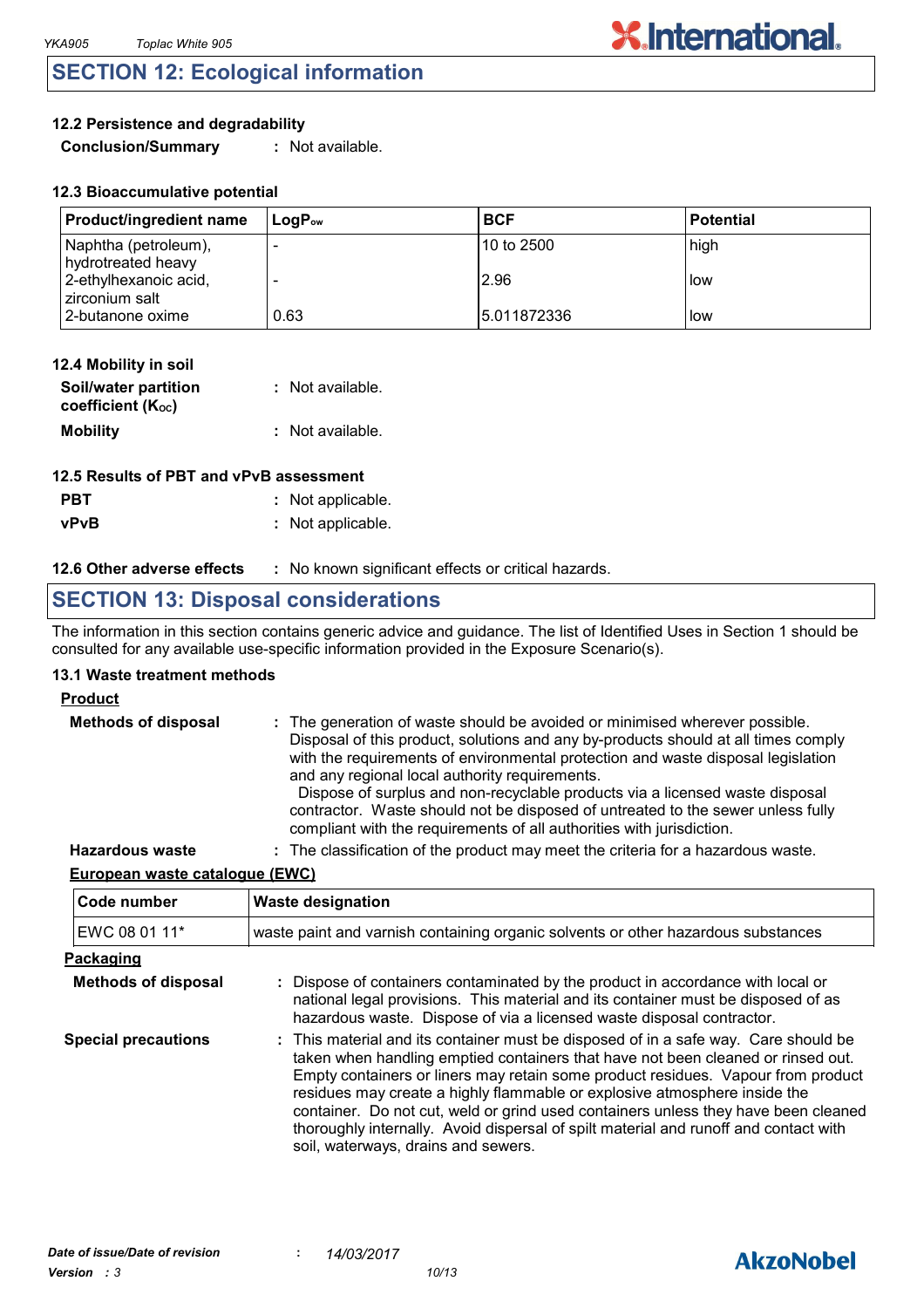## **SECTION 14: Transport information**

|                                    | <b>ADR/RID</b>                                                      | <b>IMDG</b>    | <b>IATA</b>    |
|------------------------------------|---------------------------------------------------------------------|----------------|----------------|
| 14.1 UN number                     | <b>UN1263</b>                                                       | <b>UN1263</b>  | <b>UN1263</b>  |
| 14.2 UN proper<br>shipping name    | <b>PAINT</b>                                                        | <b>PAINT</b>   | <b>PAINT</b>   |
| 14.3 Transport<br>hazard class(es) | 3                                                                   | 3              | 3              |
| 14.4 Packing<br>group              | $\mathbf{III}$                                                      | $\mathbf{III}$ | $\mathbf{III}$ |
| 14.5<br>Environmental<br>hazards   | No.                                                                 | No.            | No.            |
| <b>Additional</b><br>information   | <b>Special provisions</b><br>640 (E)<br><b>Tunnel code</b><br>(D/E) |                |                |

**IMDG Code Segregation group :** Not applicable.

**14.6 Special precautions for user Transport within user's premises:** always transport in closed containers that are **:** upright and secure. Ensure that persons transporting the product know what to do in the event of an accident or spillage.

| 14.7 Transport in bulk         | : Not available. |
|--------------------------------|------------------|
| according to Annex II of       |                  |
| <b>Marpol and the IBC Code</b> |                  |

**SECTION 15: Regulatory information**

**15.1 Safety, health and environmental regulations/legislation specific for the substance or mixture EU Regulation (EC) No. 1907/2006 (REACH)**

#### **Annex XIV - List of substances subject to authorisation**

#### **Annex XIV**

**Substances of very high concern**

None of the components are listed.

**Annex XVII - Restrictions : Not applicable. on the manufacture, placing on the market and use of certain dangerous substances, mixtures and articles**

#### **Other EU regulations**

**Europe inventory :** Not determined.

#### **Special packaging requirements**

**Containers to be fitted with child-resistant fastenings :** Not applicable.

## **AkzoNobel**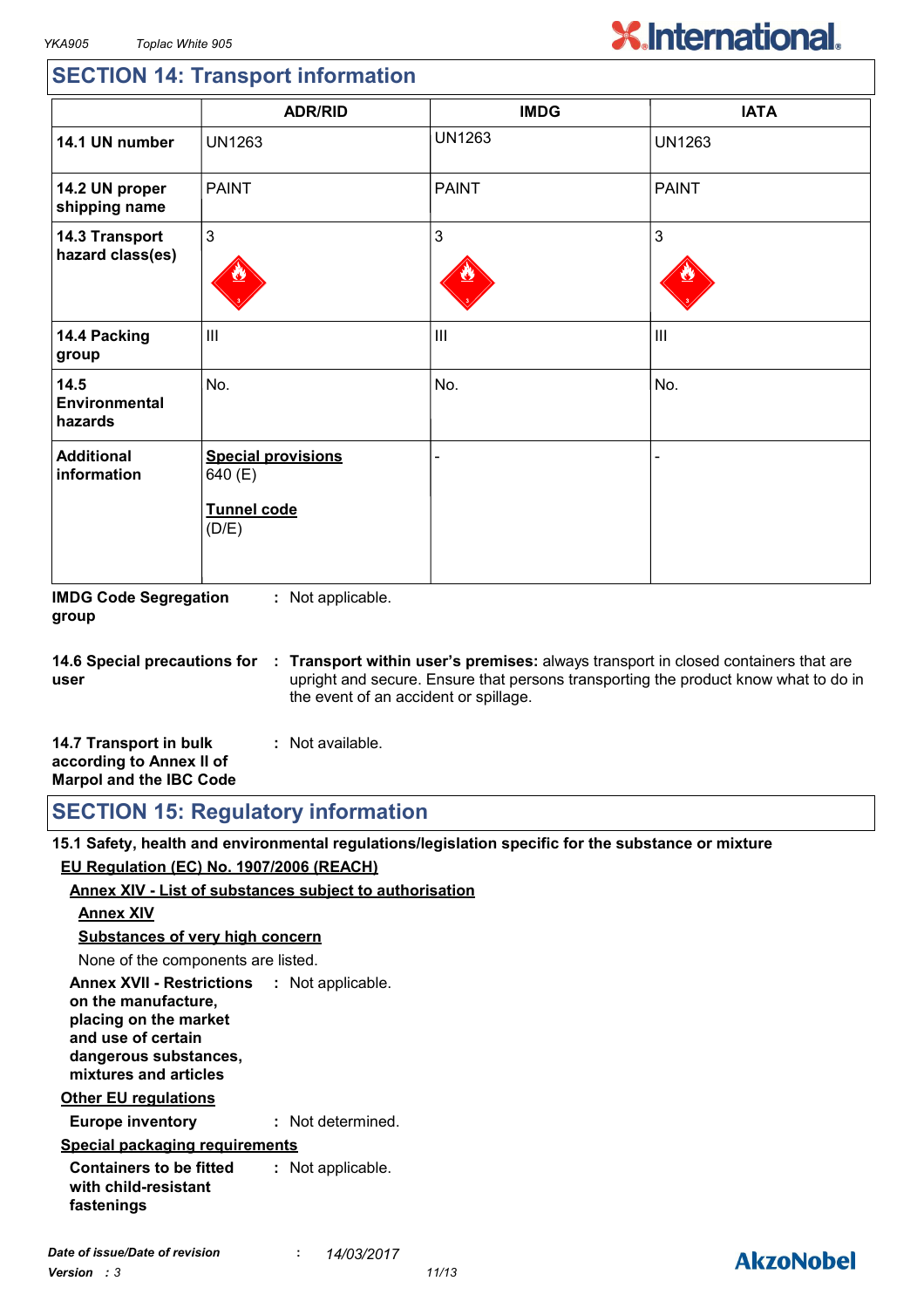## **SECTION 15: Regulatory information**

**Tactile warning of danger :** Not applicable.

| <b>Product/ingredient name</b>          | <b>Carcinogenic</b><br>effects | Mutagenic effects | Developmental<br>effects                                   | <b>Fertility effects</b> |
|-----------------------------------------|--------------------------------|-------------------|------------------------------------------------------------|--------------------------|
| 2-ethylhexanoic acid,<br>zirconium salt |                                |                   | Repr. 2, H361d<br>(Unborn child) (oral) (Fertility) (oral) | Repr. 2, H361f           |
| l 2-butanone oxime                      | Carc. 2, H351                  |                   |                                                            |                          |

#### **Ozone depleting substances (1005/2009/EU)**

Not listed.

#### **Prior Informed Consent (PIC) (649/2012/EU)**

Not listed.

#### **National regulations**

**References :** Conforms to Regulation (EC) No. 1907/2006 (REACH), Annex II and Regulation (EC) No. 1272/2008 (CLP)

**15.2 Chemical safety :** No Chemical Safety Assessment has been carried out.

**assessment**

## **SECTION 16: Other information**

 $\nabla$  Indicates information that has changed from previously issued version.

| <b>Abbreviations and</b> | $:$ ATE = Acute Toxicity Estimate                                             |
|--------------------------|-------------------------------------------------------------------------------|
| acronyms                 | CLP = Classification, Labelling and Packaging Regulation [Regulation (EC) No. |
|                          | 1272/2008]                                                                    |
|                          | DMEL = Derived Minimal Effect Level                                           |
|                          | DNEL = Derived No Effect Level                                                |
|                          | EUH statement = CLP-specific Hazard statement                                 |
|                          | PBT = Persistent, Bioaccumulative and Toxic                                   |
|                          | PNEC = Predicted No Effect Concentration                                      |
|                          | <b>RRN = REACH Registration Number</b>                                        |
|                          | vPvB = Very Persistent and Very Bioaccumulative                               |

#### **Procedure used to derive the classification according to Regulation (EC) No. 1272/2008 [CLP/GHS]**

|                                                        | <b>Classification</b>                                                                                                                                                                                  | <b>Justification</b>                                                                                                                                                                                                                                                                                                                                                                    |
|--------------------------------------------------------|--------------------------------------------------------------------------------------------------------------------------------------------------------------------------------------------------------|-----------------------------------------------------------------------------------------------------------------------------------------------------------------------------------------------------------------------------------------------------------------------------------------------------------------------------------------------------------------------------------------|
| Flam. Liq. 3, H226                                     |                                                                                                                                                                                                        | On basis of test data                                                                                                                                                                                                                                                                                                                                                                   |
| Full text of abbreviated H<br>statements               | H <sub>226</sub><br>H304<br>H312<br>H317<br>H318<br>H351<br>H361fd (Fertility and<br>Unborn child) (oral)                                                                                              | Flammable liquid and vapour.<br>May be fatal if swallowed and enters airways.<br>Harmful in contact with skin.<br>May cause an allergic skin reaction.<br>Causes serious eye damage.<br>Suspected of causing cancer.<br>Suspected of damaging fertility if swallowed. Suspected<br>of damaging the unborn child if swallowed.                                                           |
| <b>Full text of classifications</b><br>[CLP/GHS]       | Acute Tox. 4, H312<br>Asp. Tox. 1, H304<br>Carc. 2, H351<br><b>EUH066</b><br>Eye Dam. 1, H318<br>Flam. Liq. 3, H226<br>Repr. 2, H361fd<br>(Fertility and Unborn<br>child) (oral)<br>Skin Sens. 1, H317 | <b>ACUTE TOXICITY (dermal) - Category 4</b><br><b>ASPIRATION HAZARD - Category 1</b><br><b>CARCINOGENICITY - Category 2</b><br>Repeated exposure may cause skin dryness or cracking.<br>SERIOUS EYE DAMAGE/ EYE IRRITATION - Category<br>FLAMMABLE LIQUIDS - Category 3<br>TOXIC TO REPRODUCTION (Fertility and Unborn child)<br>(oral) - Category 2<br>SKIN SENSITIZATION - Category 1 |
| Date of printing<br>Date of issue/ Date of<br>revision | 14/03/2017<br>: 14/03/2017                                                                                                                                                                             |                                                                                                                                                                                                                                                                                                                                                                                         |
| Date of issue/Date of revision<br>Version : 3          | 14/03/2017<br>12/13                                                                                                                                                                                    | <b>AkzoNobel</b>                                                                                                                                                                                                                                                                                                                                                                        |